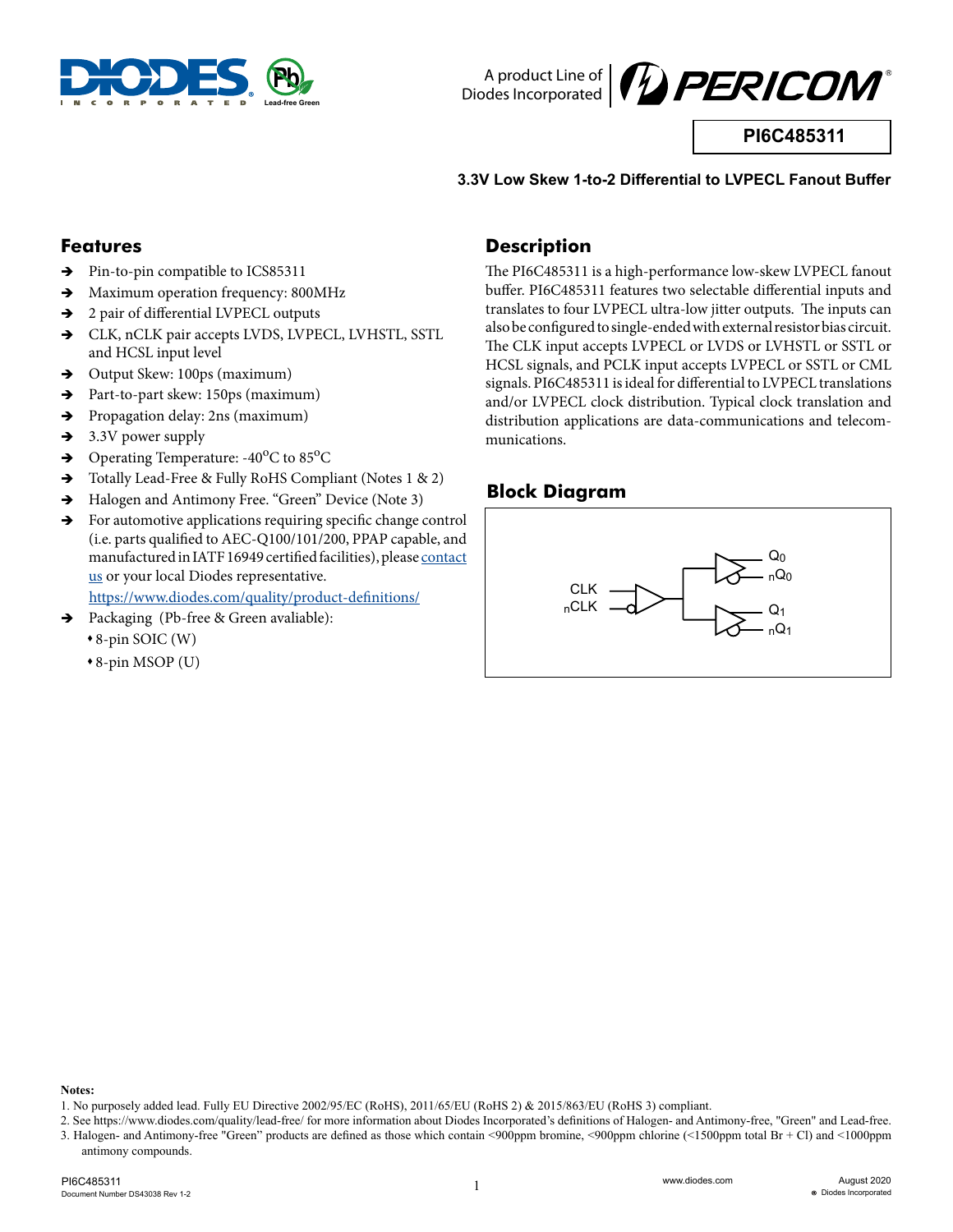

**PI6C485311**

# **Pin Configuration**



# **Pin Description**

| <b>Name</b>     | Pin# | Type     | <b>Description</b>                                |  |
|-----------------|------|----------|---------------------------------------------------|--|
| $V_{EE}$        |      | P        | Connect to Negative power supply                  |  |
| <b>CLK</b>      |      | I PD     | Non-inverting differential clock input            |  |
| nCLK            | 6    | I PU     | Inverting differential clock input                |  |
| $V_{CC}$        | 8    | P        | Connect to 3.3V.                                  |  |
| $Q_1$ , n $Q_1$ | 3.4  | $\Omega$ | Differential output pair, LVPECL interface level. |  |
| $Q_0$ , n $Q_0$ | 1,2  | $\Omega$ | Differential output pair, LVPECL interface level. |  |

**Note:** 

1. I = Input,  $O =$  Output, P = Power supply connection, I\_PD = Input with pull down, I\_PU = Input with pull up

### **Pin Characteristics**

| <b>Symbol</b>     | <b>Parameter</b>                 | Conditions | Min. | Typ. | Max. | Units     |
|-------------------|----------------------------------|------------|------|------|------|-----------|
| $\mathrm{C_{IN}}$ | Input Capacitance                |            |      |      |      | pF        |
| R pullup          | <b>Input Pullup Resistance</b>   |            |      | 50   |      |           |
| R pulldown        | <b>Input Pulldown Resistance</b> |            |      | 50   |      | $K\Omega$ |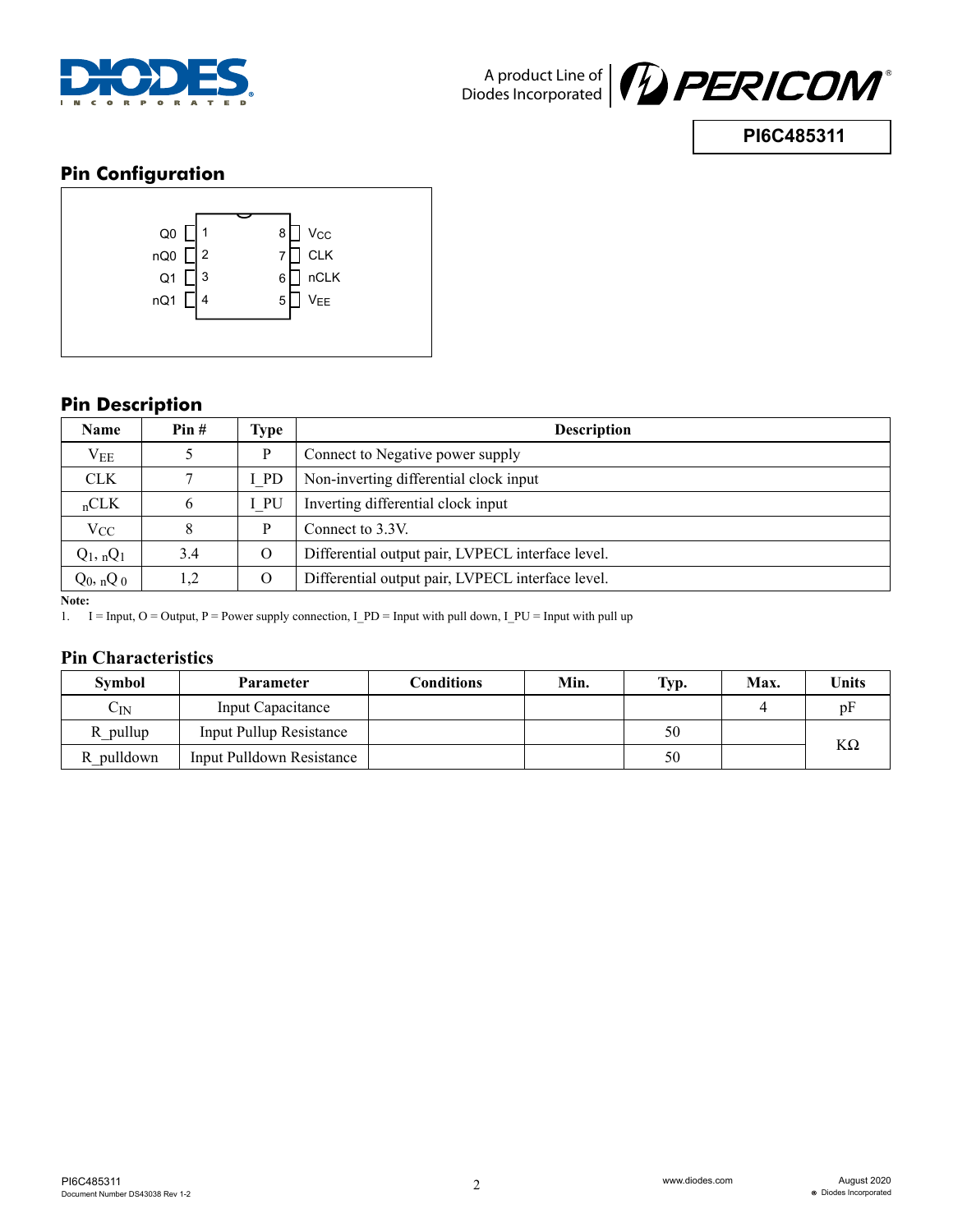



**PI6C485311**

**Maximum Ratings** (Above which the useful life may be impaired. For user guidelines, not tested)

| Supply Voltage to Ground Potential ( $V_{DD}$ , $V_{DDO}$ ). -0.5 to +4.6V |  |
|----------------------------------------------------------------------------|--|
|                                                                            |  |
|                                                                            |  |
| Clock Output (Referenced to GND)-0.5 to V <sub>DD</sub> +0.5V              |  |
|                                                                            |  |
|                                                                            |  |
|                                                                            |  |
|                                                                            |  |
|                                                                            |  |

#### **Note:**

Stresses greater than those listed under MAXIMUM RATINGS may cause permanent damage to the device. This is a stress rating only and functional operation of the device at these or any other conditions above those indicated in the operational sections of this specification is not implied. Exposure to absolute maximum rating conditions for extended periods may affect reliability.

### **Operating Conditions**

| <b>Symbol</b>  | <b>Parameter</b>           | Conditions | Min. | Typ. | Max. | <b>Units</b>   |
|----------------|----------------------------|------------|------|------|------|----------------|
| $V_{CC}$       | Power Supply Voltage       |            | 3.0  |      | 3.6  |                |
| T <sub>A</sub> | <b>Ambient Temperature</b> |            | -40  |      | 85   | 0 <sup>c</sup> |
| $I_{EE}$       | Power Supply Current       | 500 MHz    |      |      | 60   | mA             |

**Differential DC Input Characteristics** ( $T_A = -40^\circ$ C to 85 $^\circ$ C, V<sub>CC</sub> = 3.0V to 3.6V unless otherwise stated.)

| Symbol                 | <b>Parameter</b>                   |            | <b>Conditions</b>              | Min.         | Typ. | Max.              | <b>Units</b> |
|------------------------|------------------------------------|------------|--------------------------------|--------------|------|-------------------|--------------|
|                        | Input High<br>Current              | nCLK       | $V_{IN} = V_{CC} = 3.6V$       |              |      |                   | uA           |
| $I_{IH}$               |                                    | <b>CLK</b> | $V_{IN} = V_{CC} = 3.6V$       |              |      | 150               | uA           |
| $I_{IL}$               | Input Low<br>Current               | nCLK       | $V_{CC}$ = 3.6V, $V_{IN}$ = 0V | $-150$       |      |                   | uA           |
|                        |                                    | <b>CLK</b> | $V_{CC}$ = 3.6V, $V_{IN}$ = 0V | $-5$         |      |                   | uA           |
| $V_{PP}$               | Peak-to-peak Voltage               |            |                                | 0.15         |      | 1.3               | V            |
| <b>V<sub>CMR</sub></b> | Common Mode Input Voltage $(1, 2)$ |            |                                | $V_{EE}+0.5$ |      | $V_{CC}$<br>0.85V | $\mathbf{V}$ |

**Notes:** 

1. For single ended applications, the maximum input voltage for CLK and nCLK is  $V_{CC}+0.3V$ <br>2. Common mode voltage is defined as  $V_{HH}$ .

Common mode voltage is defined as  $V<sub>IH</sub>$ .

### **LVPECL DC Characteristics**

 $(T_A = -40\degree C$  to 85 $\degree C$ , V<sub>CC</sub> = 3.0V to 3.6V, R<sub>L</sub> = 50 $\Omega$  to V<sub>CC</sub> - 2V, unless otherwise stated below.)

| Symbol                           |                                                  | Parameter                         | <b>Conditions</b>                      | Min.          | Typ. | Max.          | <b>Units</b> |
|----------------------------------|--------------------------------------------------|-----------------------------------|----------------------------------------|---------------|------|---------------|--------------|
| $I_{\rm IH}$                     | Input High<br>Current                            | nCLK                              | $V_{IN} = V_{CC} = 3.6V$               |               |      | $\mathcal{D}$ |              |
|                                  |                                                  | <b>CLK</b>                        | $V_{IN} = V_{CC} = 3.6V$               |               |      | 150           | $\mu A$      |
| Input Low<br>$I_{IL}$<br>Current |                                                  | nCLK                              | $V_{\rm CC}$ = 3.6V, $V_{\rm IN}$ = 0V | $-150$        |      |               |              |
|                                  |                                                  | <b>CLK</b>                        | $V_{CC} = 3.6V$ , $V_{IN} = 0V$        | $-5$          |      |               |              |
| $V_{PP}$                         | Peak-to-peak Voltage                             |                                   |                                        | 0.3           |      |               |              |
| <b>V</b> CMR                     | Common Mode Input Voltage; Note <sup>(1,2)</sup> |                                   |                                        | $V_{EE}+1.5$  |      | $V_{CC}$      |              |
| $V_{OH}$                         | Output High Voltage                              |                                   |                                        | $V_{CC}$ -1.4 |      | $V_{CC}$ -0.9 | V            |
| $V_{OL}$                         | <b>Output Low Voltage</b>                        |                                   |                                        | $V_{CC}$ -2.0 |      | $V_{CC}$ -1.6 |              |
| <b>V</b> <sub>SWING</sub>        |                                                  | Peak-to-peak Output Voltage Swing |                                        | 0.6           |      | 1.0           |              |

#### **Notes:**

1. For single ended applications, the maximum input voltage for PCLK and  $n$ PCLK is V<sub>CC</sub>+0.3V.

2. Common mode voltage is defined as  $V_{\text{IH}}$ .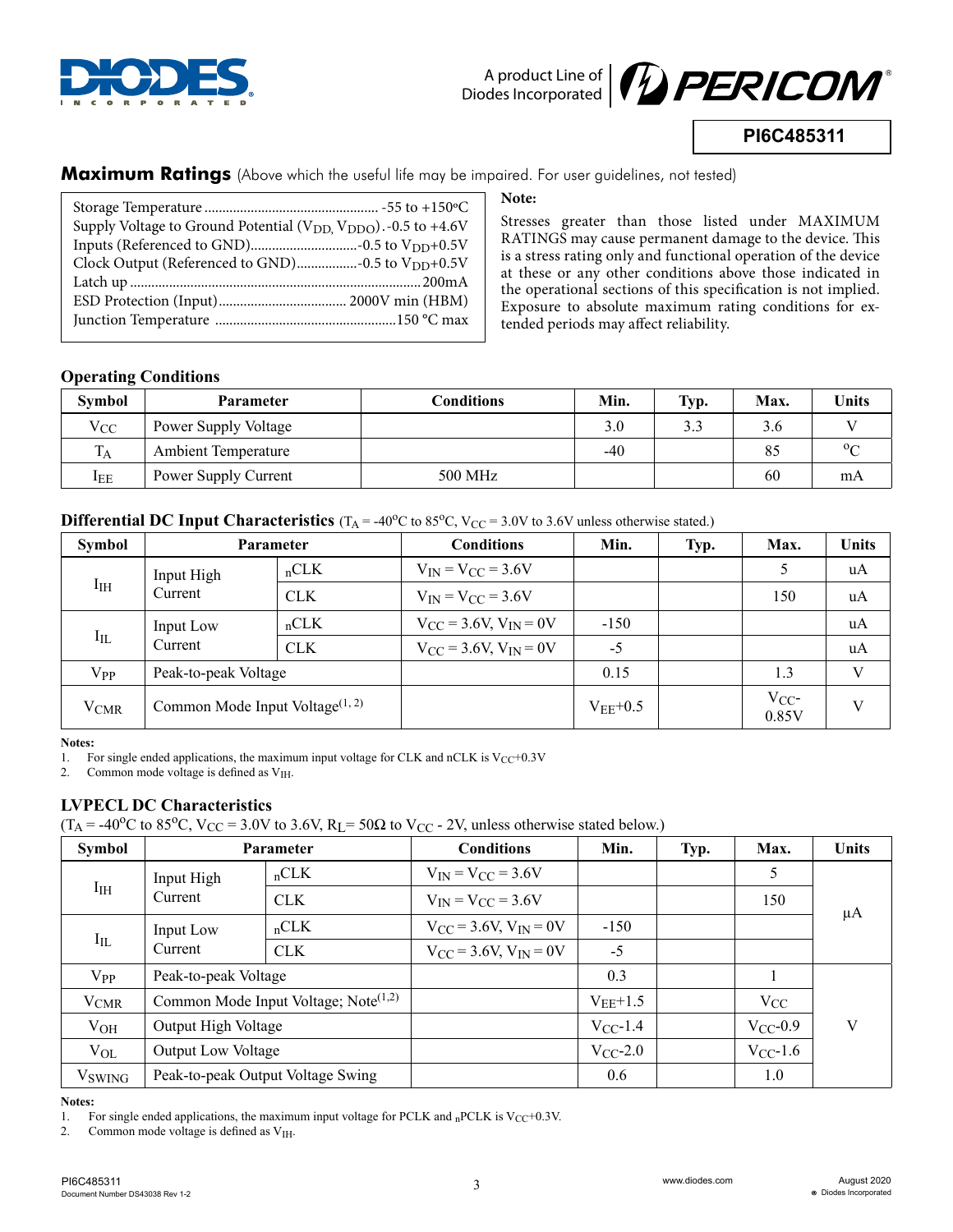



# **PI6C485311**

## **AC Characteristics**<sup>(1)</sup> ( $T_A$  = -40<sup>o</sup>C to 85<sup>o</sup>C, V<sub>CC</sub> = 3.0V to 3.6V, R<sub>L</sub> = 50 $\Omega$  to V<sub>CC</sub> - 2V, unless otherwise stated below.)

| <b>Symbol</b>    | Parameter                        | <b>Conditions</b> | Min. | Typ. | Max. | <b>Units</b> |
|------------------|----------------------------------|-------------------|------|------|------|--------------|
| $f_{\text{max}}$ | Output Frequency                 |                   |      |      | 800  | <b>MHz</b>   |
| $tp_d$           | Propagation Delay <sup>(2)</sup> |                   | 1.0  |      | 2.0  | ns           |
| Tsk(o)           | Output-to-output $Skew^{(3)}$    |                   |      |      | 100  |              |
| Tsk(pp)          | Part-to-part $Skew^{(4)}$        |                   |      |      | 150  | ps           |
| $t_r/t_f$        | Output Rise/Fall time            | $20\%$ - $80\%$   | 75   |      | 300  |              |
| odc              | Output duty cycle                |                   | 40   |      | 60   | $\%$         |

**Notes:** 

2. Measured from the  $V_{\text{CC}}/2$  of the input to the differential output crossing point

3 Defined as skew between outputs at the same supply voltage and with equal load condition. Measured at the outputs differential crossing point.

4. Defined as skew between outputs on different parts operating at the same supply voltage and with equal load condition. Measured at the outputs differential crossing point.

<sup>1.</sup> All parameters are measured at 500MHz unless noted otherwise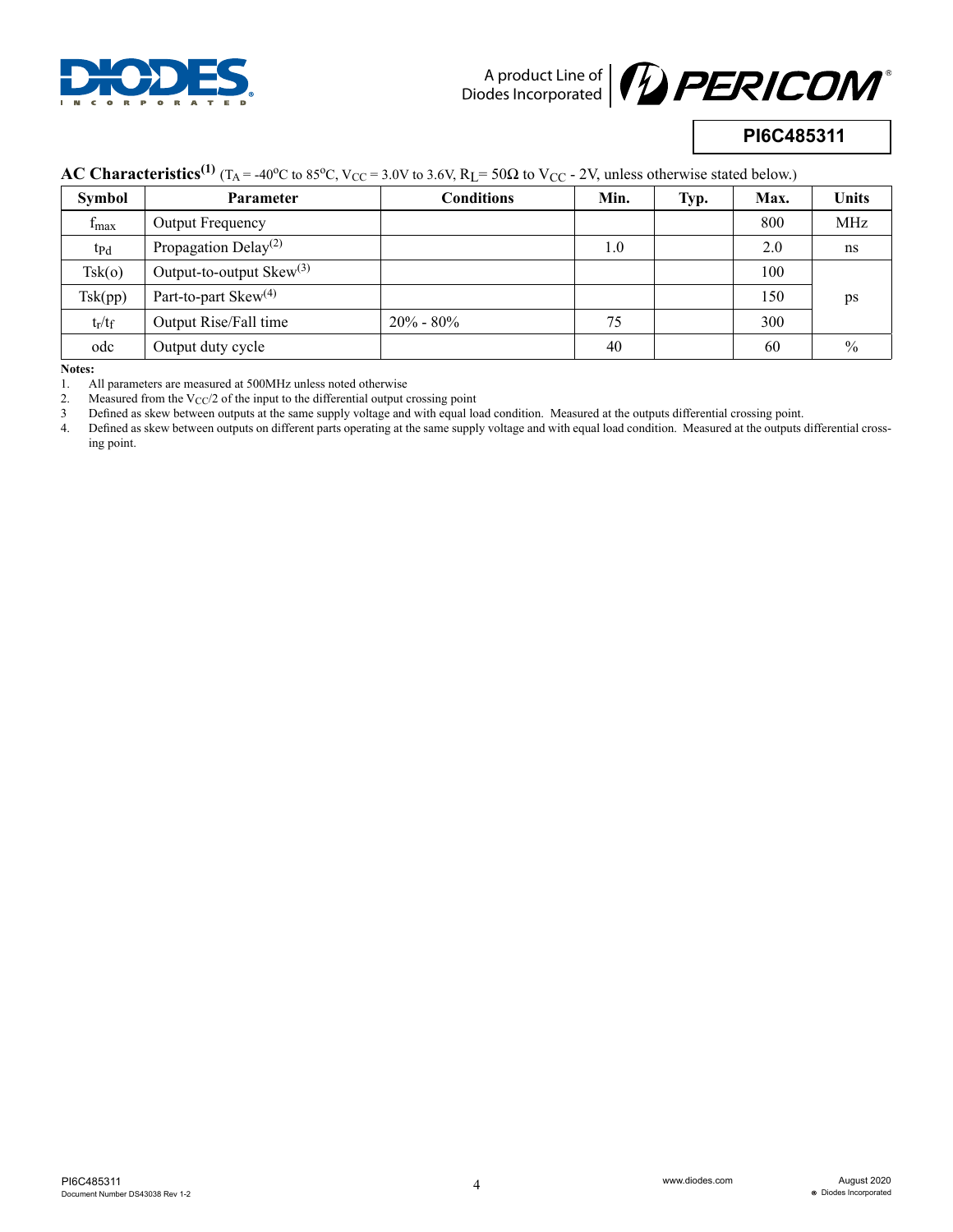



**PI6C485311**

# **Applications Information**

### *Wiring the differential input to accept single ended levels*

Figure 1 shows how the differential input can be wired to accept single ended levels. The reference voltage V\_REF = V<sub>DD</sub>/2 is generated by the bias resistors R1, R2 and C1. This bias circuit should be located as close as possible to the input pin. The ratio of R1 and R2 might need to be adjusted to position the V\_REF in the center of the input voltage swing. For example, if the input clock swing is only 2.5V and  $V_{DD} = 3.3V$ , V\_REF should be 1.25V and R1/R2 = 0.609.



**Figure 1: Single-ended Signal Driving Differential Input**

### **Part Marking W Package**



A: Die Rev YW: Year & Workweek 1st X: Assembly Code 2nd X: Fab Code

### **U Package**

Top mark not available at this time. To obtain advance information regarding the top mark, please contact your local sales representative.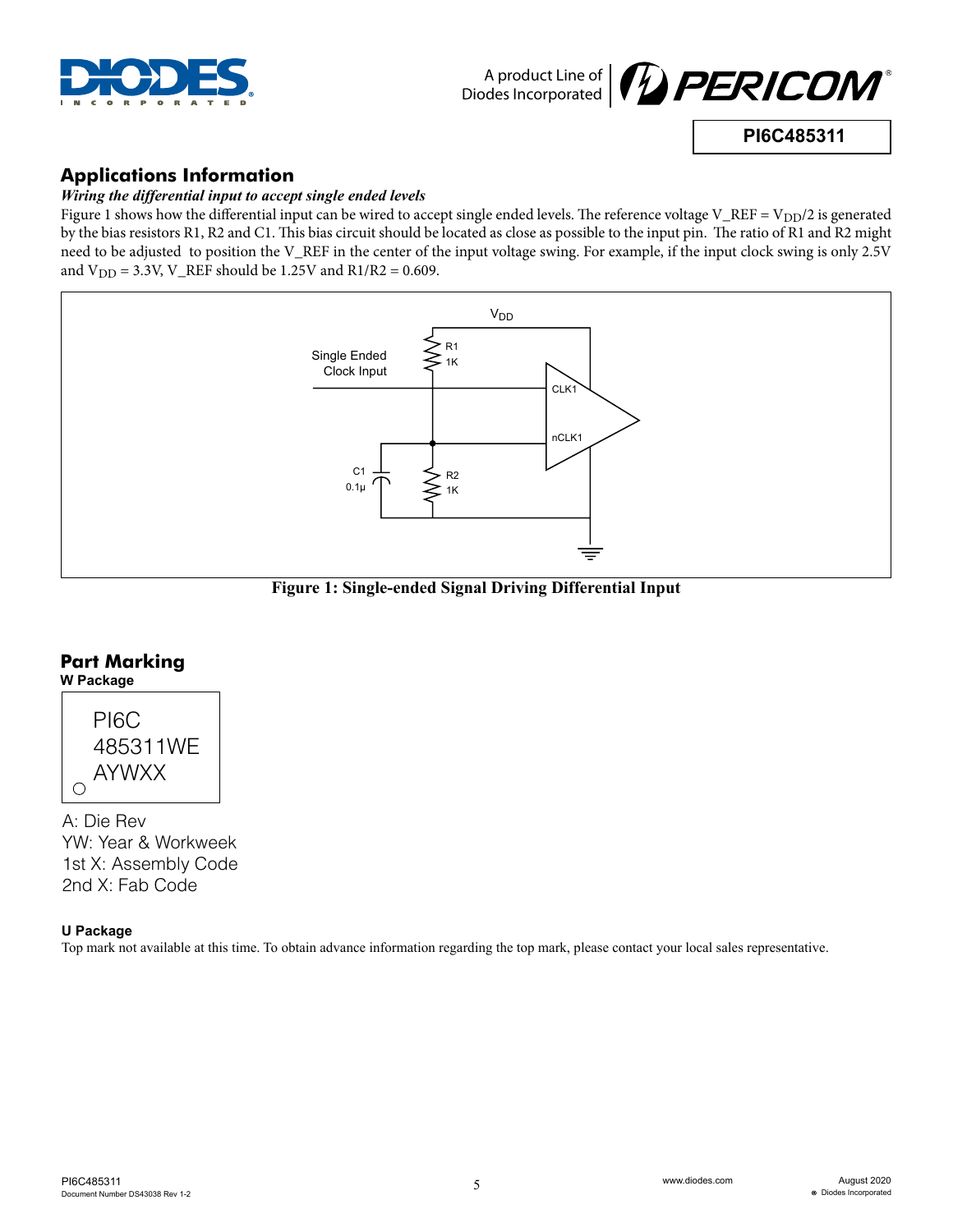



**PI6C485311**

# **Packaging Mechanical**

**8-SOIC (W)**

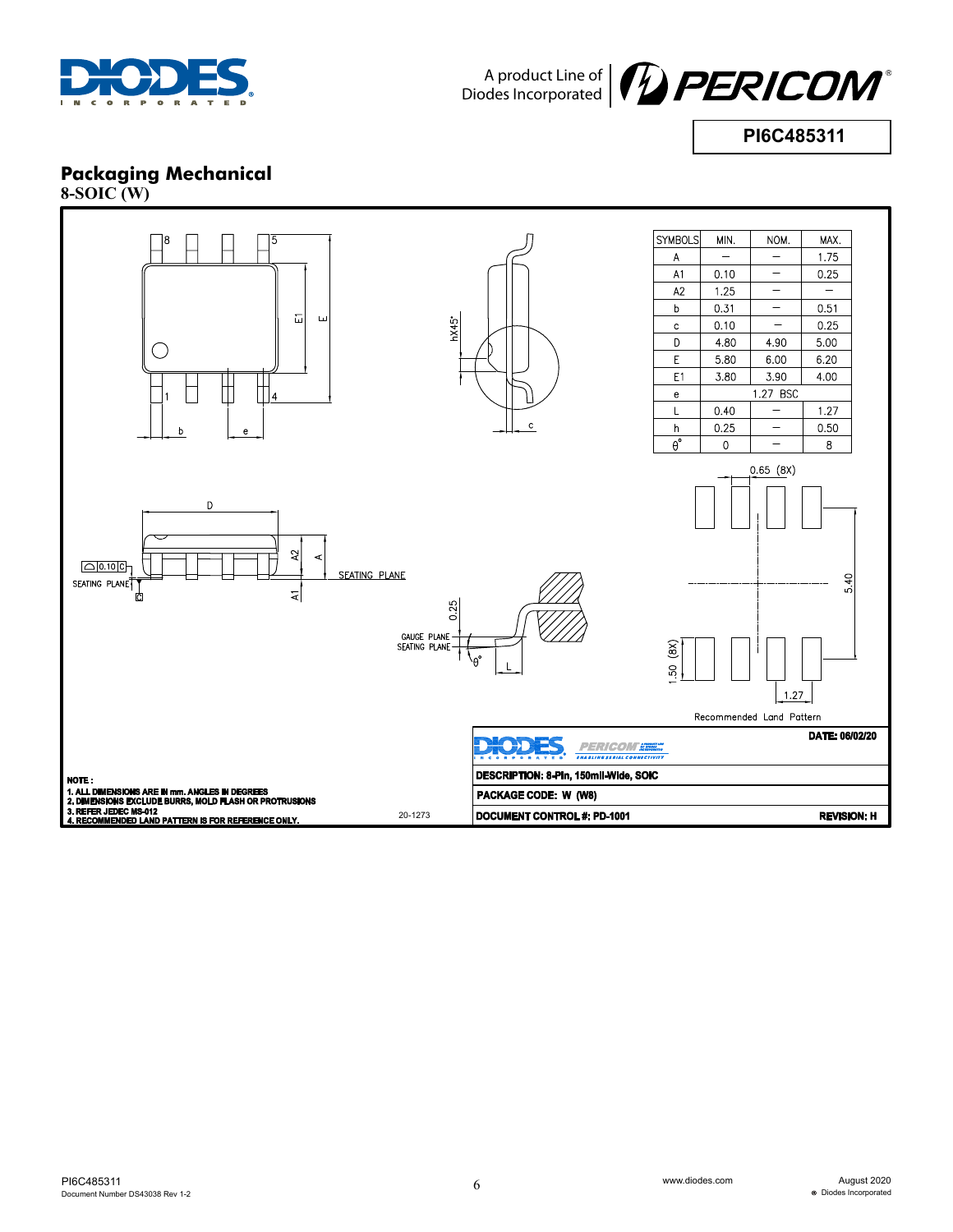



**PI6C485311**

#### **8-MSOP (U)**



**For latest package info.**

19-1147 please check: http://www.diodes.com/design/support/packaging/pericom-packaging/packaging-mechanicals-and-thermal-characteristics/

## **Ordering Information**

| <b>Ordering Code</b> | <b>Package Code</b> | <b>Package Description</b>                            |
|----------------------|---------------------|-------------------------------------------------------|
| PI6C485311WEX        | W                   | 8-pin, 150mil-Wide (SOIC)                             |
| PI6C485311UEX        |                     | <sup>8</sup> 8-pin, Mini Small Outline Package (MSOP) |

**Notes:**

1. No purposely added lead. Fully EU Directive 2002/95/EC (RoHS), 2011/65/EU (RoHS 2) & 2015/863/EU (RoHS 3) compliant.

2. See https://www.diodes.com/quality/lead-free/ for more information about Diodes Incorporated's definitions of Halogen- and Antimony-free, "Green" and Lead-free. 3. Halogen- and Antimony-free "Green" products are defined as those which contain <900ppm bromine, <900ppm chlorine (<1500ppm total Br + Cl) and <1000ppm antimony compounds.

4.  $E = Pb$ -free and Green

5. X suffix = Tape/Reel